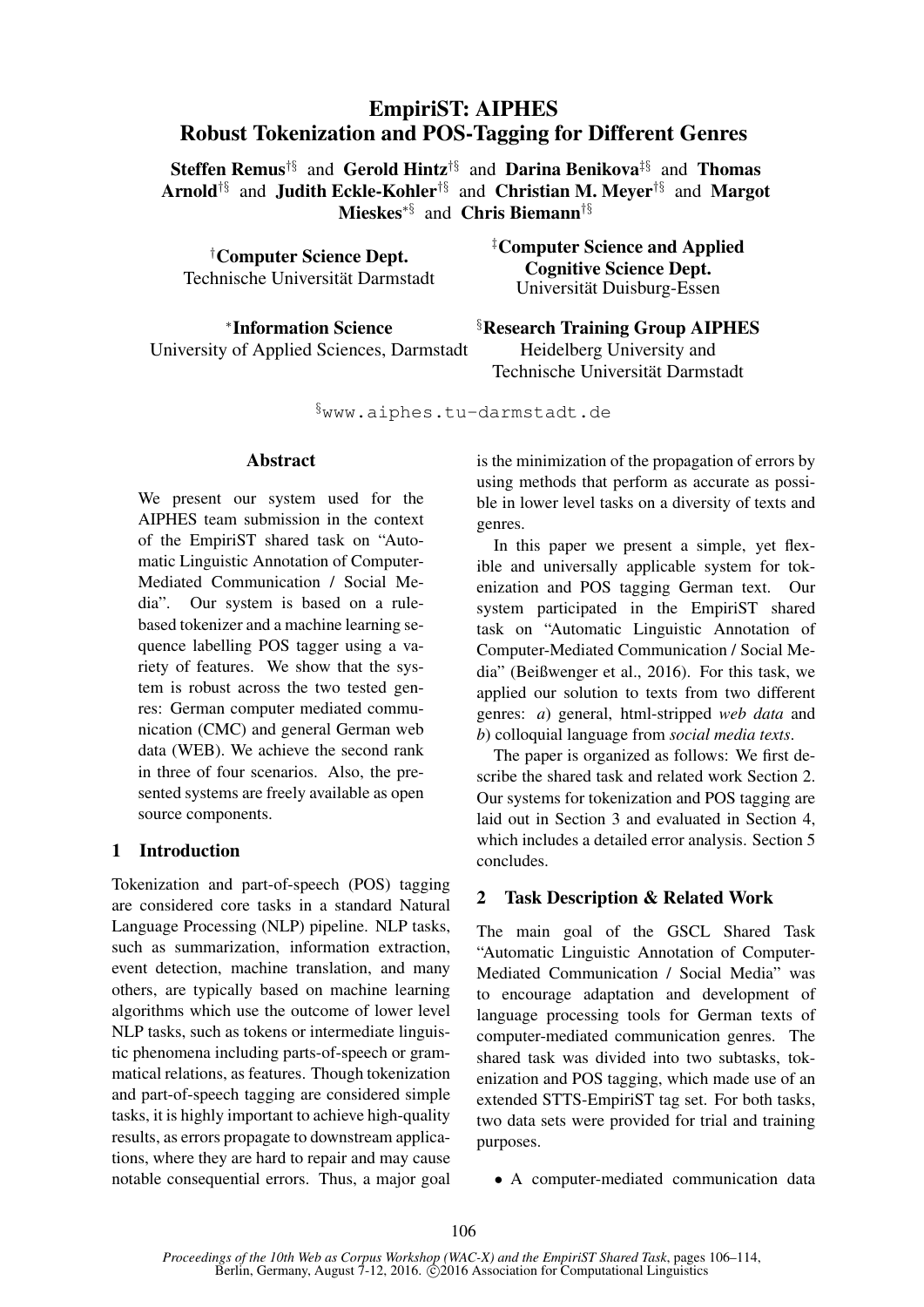set (CMC) that included chat texts, tweets, blogs and Wikipedia talk pages.

• A Web data set (WEB) with various web text genres.

The training data set includes 5,109 (WEB) and 6,034 (CMC) manually annotated and expertchecked tokens. System submissions for the tasks were evaluated by the organizers on 7,800 (WEB) and 6,142 (CMC) tokens of blind test data.

### 2.1 Tokenization

Tokenization is usually the first step in a NLP system. Even systems that do not follow the classical NLP pipeline architecture still mostly operate on the basis of tokens, including unified architectures starting from scratch (Collobert et al., 2011). This is common, since tokens – either directly or indirectly – are usually considered to bear the information in a text eventually. However, the importance of tokenization is often neglected, as simple methods like whitespace segmentation *can* yield acceptable accuracies for many languages at first sight (Webster and Kit, 1992). But errors in an early phase of an NLP pipeline can have severe effects to higher level tasks and influence their performance by a large margin.

Existing tokenizers can be organized into three categories: *a*) rule-based methods, *b*) supervised methods, *c*) unsupervised methods. Manning et al.  $(2014)^1$ , for example, internally use JFlex<sup>2</sup>, which is a meta language for rules based on regular expressions and procedures to execute when a rule matches. In contrast, Jurish and Würzner (2013) present a supervised system for joint tokenization and sentence splitting, which employs a Hidden Markov Model on character features for boundary detection. Kiss and Strunk (2006) introduce *Punkt*, providing an unsupervised model for sentence splitting and tokenization. Kiss and Strunk (2006) use the fact that most ambiguous token or sentence boundaries happen around punctuation characters, such as periods/full stops. Punkt finds collocations of characters before and after punctuations, assuming that these collocations are typical abbreviations, initials, or ordinal numbers which can be maintained as a simple list of non-splittable tokens.

Automatically learned models, both supervised and unsupervised, are typically hard to debug and the results might need post cleaning, e.g. postmerging or splitting of common mistakes, because modifying learned models is usually not trivial but need to be re-learned with different parameter settings or training data. However, it is important to offer the possibility to easily debug and change the outcome of the tokenization, hence, our goal is to implement a small and reasonable ruleset.

#### 2.2 POS Tagging

Existing POS taggers for German primarily rely on the Stuttgart-Tübingen Tagset (STTS, Schiller et al. (1999)), which consists of 54 POS tags and distinguishes between eleven main parts of speech, which are further divided into various subcategories. The STTS tagset has become a de facto standard for German, as it is also used in major German treebanks, such as the Tiger treebank (Brants et al., 2004), called Tiger henceforth. Tiger consists of approx. 900,000 tokens of German newspaper text (taken from the Frankfurter Rundschau), and the POS annotations have been added semi-automatically. For this, the TnT tagger (Brants, 2000) was used, because it also outputs probabilities that can be used as confidence scores. Only POS tags with a low confidence score were checked for correctness by human annotators.

As the basis for the development of the STTStagset were newspaper corpora, STTS only contains six POS tags that describe categories other than the standard grammatical word categories (e.g., non-words or punctuation marks). In contrast, the extended version of STTS used in the EmpiriST shared task contains 18 additional tags for elements that are specific for computermediated communication, for example, tags for emoticons, hashtags and URLs, or tags for phenomena which are typical for spoken language.

State-of-the-art POS taggers use supervised machine learning to train a model from corpora annotated with POS tags. While there are several ways to model POS tagging as a machine learning problem, casting it as a sequence labeling problem is a frequent approach, used already for the early TnT tagger by Brants (2000). In sequence tagging, the learning algorithm – e.g. Hidden Markov Models or Conditional Random Fields (CRFs) – optimizes the most likely tags over the sequence, while taking interdependencies of tags into account – as op-

 $<sup>1</sup>$ As of the current version v3.6 of the Stanford Core Utils,</sup> the default PTBTokenizer uses JFlex.

<sup>2</sup>http://jflex.de/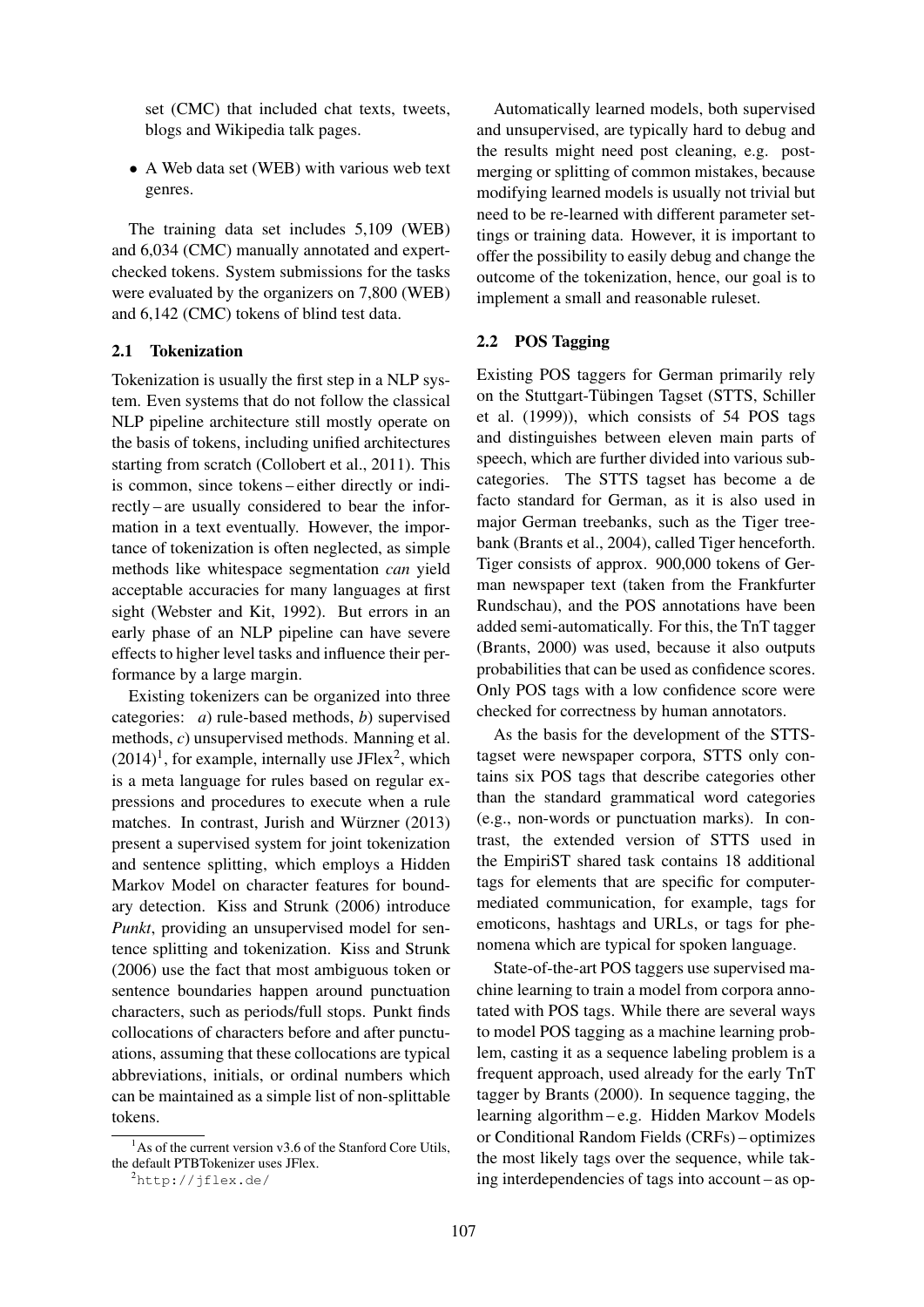posed to a mere token-based classification.

Another annotation task that is a typical example of sequence labeling, is named entity recognition. For example, the GermaNER toolkit (Benikova et al., 2015) uses CRFs for learning to tag named entities. GermaNER has been built in a modular fashion and is highly configurable, which allows users to easily train it with new data and features sets, and hence we chose to build upon the GermaNER system for POS tagging in this shared task.

# 3 System Description

The systems we describe in the following subsections are available as open source components under the Apache v2 license. $3$  For tokenization, we have not attempted to create different variants for the two text genres of the shared task, but rather provide a robust generic solution, since we would not want to adopt subsequent processing steps when applying them to a different genre.

### 3.1 Tokenization

We present a rule-based tokenizer where the rules describe merging routines of two or more conservatively segmented tokens. Rules are defined in terms of a list of common non-splittable terms and simple regular expressions. The tokenizer is configured with a set of configuration files, which we call a *ruleset*. A ruleset can be easily adapted or changed depending on a particular language. In the following we present the tokenizer's configuration options and show selected toy examples.

The main building blocks of the tokenizer are the following:

Conservative splits: A *base tokenizer* provides the initial tokens that are refined in the next steps. We chose a robust tokenizer that operates on general unicode character categories, i.e. a stream of characters is processed and for each character its general unicode category is retrieved. Based on the transition from the current character's unicode category to the next character's unicode category new token segments are created by some specified rules. More specifically, new token segments are created for empty space<sup>4</sup> to non-empty space

transitions, letter<sup>5</sup> to non-letter and number<sup>6</sup> to non-number transitions or vice versa.

- Merge list: We maintain a list of common abbreviations, which contains words or expressions with non-letter characters such as dots or hyphens. Additionally, this list contains a collection of common text-based emojis. Some selected examples are listed in Listing 1. The file was manually compiled from various sources in the web, including Wikipedia.
- Merge rules: Since merge lists contain only fixed tokens that must match entirely and hence do not allow for modifications within tokens, we additionally maintain a list of merge rules which are specified as regular expressions. This is particularly important for expressions involving digits, such as date expressions, usernames, etc. Rules are processed in the order of their definition. Unfortunately, as with potentially every rulebased system, too many handwritten rules start to interfere and introduce unwanted behavior. This is especially true if rules are too general, i.e. they match more examples than they should. We balance this trade-off between rule complexity and rule interaction by introducing *global* and *local reject rules*, i.e. merge rules are rejected iff a reject rule also matches. The scope of these reject rules can be defined globally, matching tokens that should never be considered for merging, or locally, matching tokens that should not be considered for merging only if a particular merge rule matched. Multiple consecutive reject rules are possible. Listing 2 shows a snippet of the respective configuration file.

The tokenizer is implemented in Java using the Java default regular expression engine. It was developed as part of the *lt-segmenter*<sup>7</sup> and is provided as a branch<sup>8</sup>.

### 3.2 POS Tagging

For POS tagging, we have adapted the GermaNER system, an open-source named entity recognition

<sup>3</sup>https://github.com/AIPHES

<sup>4</sup> general unicode categories Zl, Zs, Zp

<sup>5</sup> general unicode categories Lu, Ll, Lt, Lm, Lo

<sup>&</sup>lt;sup>6</sup> general unicode categories Nd, N1, No

<sup>7</sup>https://tudarmstadt-lt.github.io/seg/

<sup>8</sup>https://github.com/AIPHES/tokenizer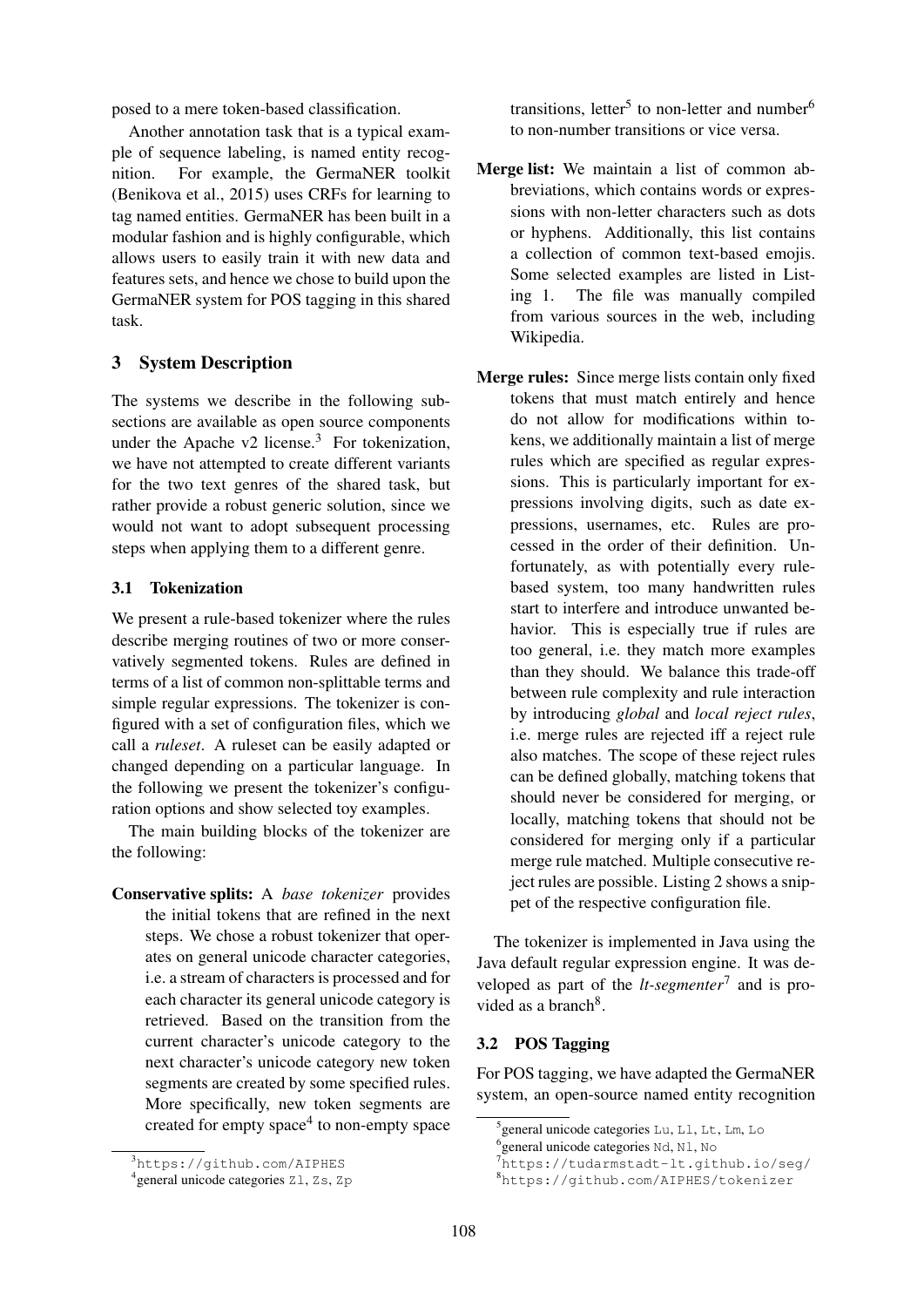```
## lookahead-list.txt
C-Jugend
Ü-Ei
altgriech.
24/7
2B~not2B
a-z
a.k.a.
>_<
:-}
X8 - \{ \}...
```
Listing 1: Examples of fixed entries, i.e. nonsplitable tokens in the tokenizer's look-ahead list. Comments begin with a # character.

```
## lookahead-rules.txt
# reject ) followed by ; globally
- \setminus;
# email a@b.com
+ [\.+\w\-]+@([\w\-]+\.)+[\w]{2,6}
# reverse emoticons (-:
+ (\langle [\ \rangle] \ \rangle \ \langle [DP*] \ \langle 1{0,}-?' ?[:,8B=]# reject ):
- \ \backslash) ?:
```
Listing 2: Examples for merge rules defined as regular expressions. Merge rules are defined with an initial  $'$ + $'$  in the beginning of the line, whereas reject rules are defined with an initial '-'. Global reject rules are defined before any positive rule and comments begin with a # character. A description of the rules can be found as comment before the actual rule.

...

tool written in Java. *GermaPOS*<sup>9</sup> is a fork of the software, adapting the framework for this purpose. As a machine learning algorithm, a CRF sequence tagger (Lafferty et al., 2001) is used. Specifically the implementation provided by CRFsuite (Okazaki, 2007), as is in the clearTK framework is employed.

The architecture of *GermaPOS* is a highly extensible  $UIMA<sup>10</sup>$  pipeline (Ferrucci and Lally, 2004), providing a simple interface to both training a new tagger based on user-provided training data, as well as running a pretrained model on simple text files. The pipeline first reads a tabseparated input file. In a subsequent step, feature extraction is performed per token, using additional information from external sources, e.g. word lists. Feature extraction can further take into account any surrounding context of the current token, e.g. time-shifted features of relative position  $-2$ ,  $-1$ ,  $0, +1, +2$ . In training mode, a CRF model is then built on the basis of feature annotations; at runtime the model provides POS tags as UIMA annotations. An optional output step in the pipeline produces a POS-annotated file. Alternatively, the pipeline can be used within UIMA projects out of the box. We perform a post-hoc assignment of POS tags based on a subset of our mapping rules that cover EmpiriST-specific conventions. For example a token *emojiQsmilingFace* will be assigned the tag *EMOIMG*, regardless of the output of the sequence tagger.

Features We adapt nearly the full feature set of *GermaNER*, with the exception of POS features. In the following list, we give a brief overview – a more detailed description can be found in (Benikova et al., 2015).

- 1. Character n-grams First and last character *n*-grams for  $n \in \{1, 2, 3\}$  of the current token, as well as time-shifted versions of this feature with offset from −2 to 2 are extracted.
- 2. Gazetteers and word lists We adapt most gazetteers from GermaNER, containing mostly named entities (NE). As we gained no performance increase from a higher coverage of NEs in our datasets through Freebase (Bollacker et al., 2008), we omit this resource in favor of a more lightweight system. In addition, we incorporate word lists. We employ a small list of English words<sup>11</sup>, as well as hand-crafted lists<sup>12</sup> of onomatopoeia, discourse markers, Internet abbreviations, intensity markers, as well as various types of particles.
- 3. Similar words JoBimText (Biemann and Riedl, 2013) to obtain a distributional thesaurus (DT) from which the four most similar words for the current token are used. The underlying motivation is to be able to correctly

<sup>9</sup>*GermaPOS* is available at https://github.com/ AIPHES/GermaPOS

<sup>10</sup>Unified Information Management Architecture, https://uima.apache.org/

<sup>&</sup>lt;sup>11</sup>We use a list of English words as these cover most occurrences of foreign language tags

<sup>&</sup>lt;sup>12</sup>Partially compiled from Wikipedia and enriched by data from various internet sites e.g. internetslang.com.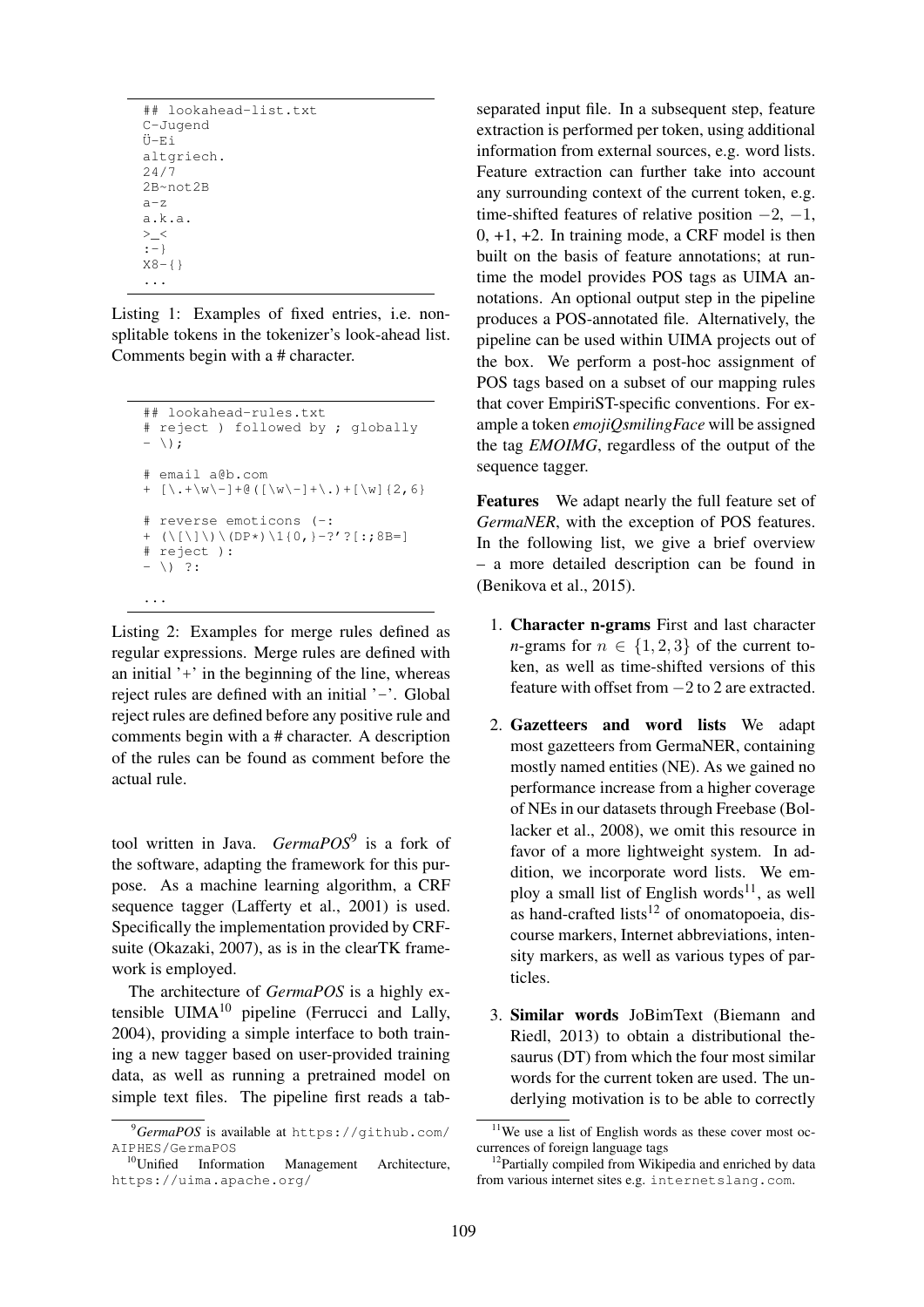tag infrequent or unseen targets, by expanding them with a frequent similar term, most likely sharing the same part of speech.

- 4. Topic clusters LDA topic modeling was applied on the DT defined above, resulting in a fixed number of topic clusters. For each token, and time-shifted context tokens, its topic index is extracted as a feature. We again build on existing work of GermaNER and use a precomputed set of 200 clusters.
- 5. Syntax We use simple syntactic features, such as the word position and casing of tokens. We generalize the original GermaPOS setup to use arbitrary regular expressions as binary features. We then use all regular expressions designed for tokenization as features. This way, we also cover most casing information.

Furthermore, we extract the character range of each token as a feature, in case all characters fall into the same class. Hence, if all characters are from the same Unicode code block, this block is extracted as a feature. This feature allows, for example, to capture Unicode emoticons, not specifically preprocessed as in the EmpiriST data.

Training In the context of the EmpiriST shared task, we train a separate model for both the CMC and WEB datasets. As the training data is comparatively small for the purpose of POS tagging, we add the Tiger dataset to the respective training sets. The Tiger corpus is annotated using the standard STTS tagset, whereas the task at hand provided an extended tagset. In order to make learning from Tiger feasible, we have manually converted the Tiger data to the extended tagset using a set of simple rules, which aim at covering most of the easy cases.

As with GermaNER, the selection of resources and software components was done in favor of choosing a permissive license rather than focusing on system performance. Although it is plausible to improve POS tagging performance by integrating high-quality resources, we have opted to release GermaPOS with only free components, i.e. those already employed in GermaNER as well as manual additions not encumbered with restrictive usage rights. Where applicable, the system can be customized to utilize additional resources. A possible extension is the integration of another thirdparty POS tagger to be utilized as a feature.

Usage *GermaPOS* is provided as a runnable jar file with a pre-bundled model trained on the data described above. The training format is – equivalent to the EmpiriST training data – a tabseparated file of one token-tag pair per line and sentences being separated by an empty line.

# 4 Evaluation

Following the EmpiriST task setup, we evaluate our tokenizer by measuring precision  $P$ , recall  $R$ , and the  $F_1$  score as in Jurish and Würzner (2013). Precision denotes the proportion of correctly identified token boundaries over the total number of token boundaries proposed by our tokenizer and recall denotes the proportion of correctly identified token boundaries over the total number of token boundaries in the gold standard. The  $F_1$  score is the harmonic mean of precision and recall.

For our POS tagger, we report the tagging accuracy. That is, we measure the fraction of correct tag guesses over the total number of tokens to tag. To enable a comparison of our tagger's results with previous work on German, we additionally use the STTS mapping provided by the shared task organizers and measure the tagging accuracy using the mapped tags.

Below, we first discuss our results according to these standardized metrics and then conduct a careful analysis of the most prominent errors of our tools.

# 4.1 Results

We present results according to the tasks evaluation. Table 1 shows the results for the tokenization task for the two datasets CMC and WEB. Without adapting the rules for the particular sub-tasks, we achieved good performance on both sets such that we positioned on rank two in both categories.

The results for the POS tagging task are shown in Table 2. We achieve clearly better results on the WEB dataset (second best results) than on the CMS dataset. One possible reason for that is the distribution of the new POS tag labels in the test set. As can be seen in Table 3, the CMC data make more use of the new labels. Another reason might be the adaption of our system to the text style, which is dominated by the much larger Tiger training set.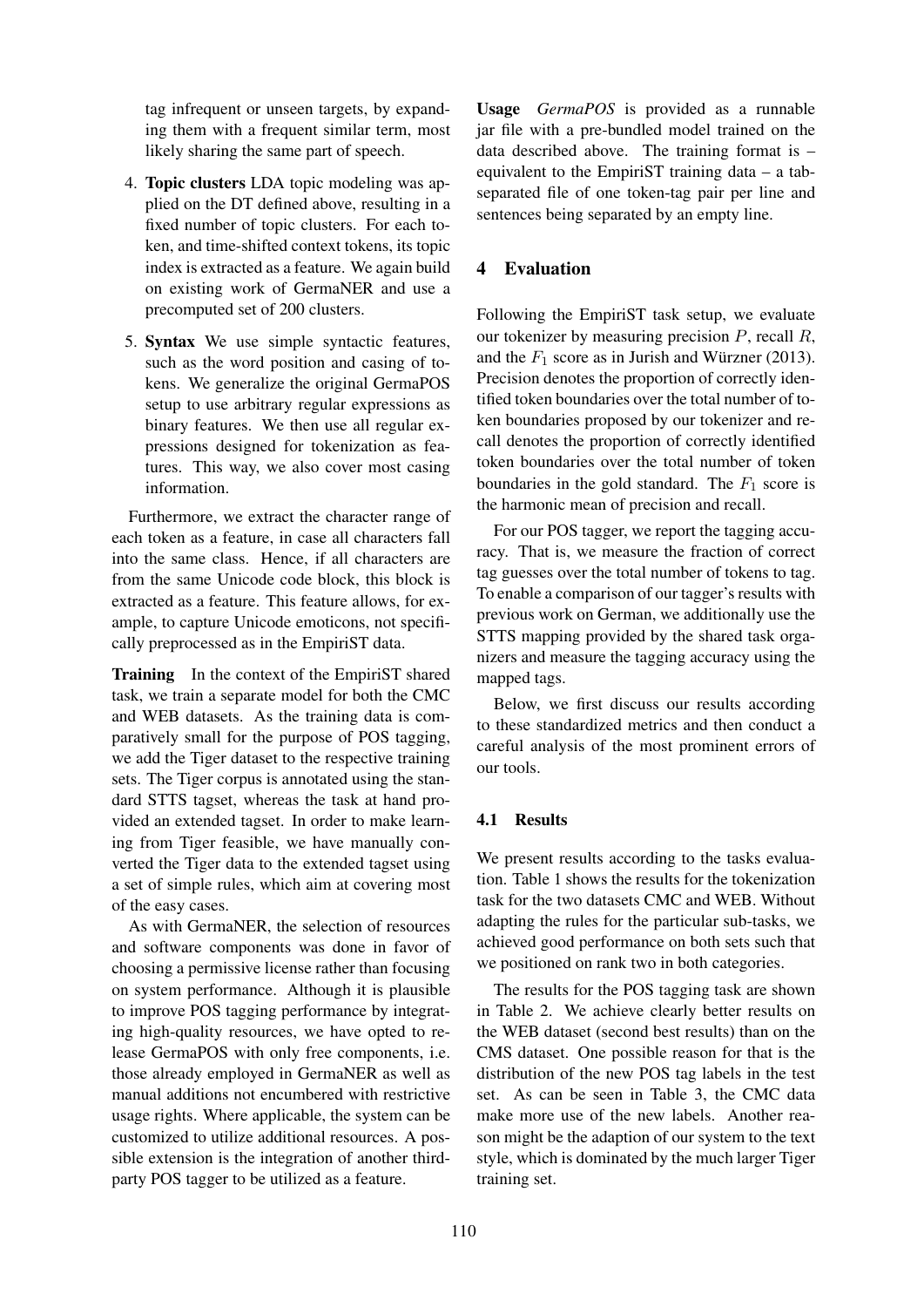| Genre      | Rec   | Prec  | F,    | Rank |
|------------|-------|-------|-------|------|
| <b>CMC</b> | 99.30 | 98.62 | 98.96 | '2   |
| WFR        | 99.63 | 99.89 | 99.76 | 2    |

Table 1: Tokenization results. We achieved rank two of six submissions in both categories. Two submissions were non-competitive but do not change our rank.

| Genre          | Acc   | Rank |
|----------------|-------|------|
| CMC.           | 84.22 | 5    |
| CMC (STTS Map) | 87.10 | 2    |
| Web            | 93.27 | 2    |
| Web (STTS Map) | 94.30 | 2    |

Table 2: POS tagging results. Among 17 submissions from eight teams, of which two were out of competition, we ranked second on the web data and fifth on the CMC data.

| Tag             | CMC            | Web |
|-----------------|----------------|-----|
| ONO             | $\overline{2}$ |     |
| DМ              | 6              |     |
| <b>PTKIFG</b>   | 72             | 61  |
| <b>PTKMA</b>    | 74             | 11  |
| PTKMWL          | 10             | 14  |
| <b>VVPPER</b>   | 6              |     |
| <b>VAPPER</b>   | 4              |     |
| <b>KOUSPPER</b> | 1              | 1   |
| <b>PPERPPER</b> | 1              | 1   |
| <b>ADVART</b>   | 3              |     |
| <b>EMOASC</b>   | 71             |     |
| <b>EMOIMG</b>   | 63             |     |
| <b>AKW</b>      | 60             |     |
| <b>HST</b>      | 42             |     |
| ADR             | 48             |     |
| URL             | 16             |     |
| EML             |                | 1   |

Table 3: Distribution of new POS tag labels in the test sets.

### 4.2 Common Errors

We identified three main sources of tokenization errors. Examples in the following show gold tokenization on the left and system tokens on the right, errors are marked with an asterisk.

1. Rules are underspecified, which means that certain rules were not specified or the lookahead list did not contain the particular abbreviation. Also, note that we deviated from the annotation guidelines and did not perform token splitting at camel case boundaries.

Examples:

| $\star$ | Eingetr.              |         | * Eingetr               |
|---------|-----------------------|---------|-------------------------|
|         | Lebenspartnersch. *   |         |                         |
| $\star$ | die<br>* Feststellung |         | * dieFeststellung       |
| $\star$ | der<br>Teil<br>meiner | $\star$ | war<br>der1<br>$T \cap$ |

2. Rules are overspecified, which means that rules are specified in our ruleset although they were not specified in the annotation guidelines.

Example:

|         | Backlinks | Backlinks         |
|---------|-----------|-------------------|
|         |           |                   |
| $\star$ |           | * [[sec:verschl]] |
|         | sec       | Navigation        |
|         |           | Passwort-         |
|         | verschl   | qenerator         |

3. Current scheme cannot capture certain phenomena, which happens on phenomena that are syntactically hard to distinguish. For instance, section listings that get identified as a date, e.g.

 $* 1.3.$ Kekse \* 1. \* 3.

POS tagging error analysis We have performed a post-hoc error analysis on the EmpiriST data. Table 4 shows a confusion matrix regarding classes of POS tags by their prefix (first character). Note that this matrix only lists tagging *errors*, so that the diagonal of the matrix denotes incorrect tagging within the same prefix class. It can be seen that the majority of errors happen within these classes, such as *N\**. The most common tagging error is in fact mistagging *NE* and *NN*, which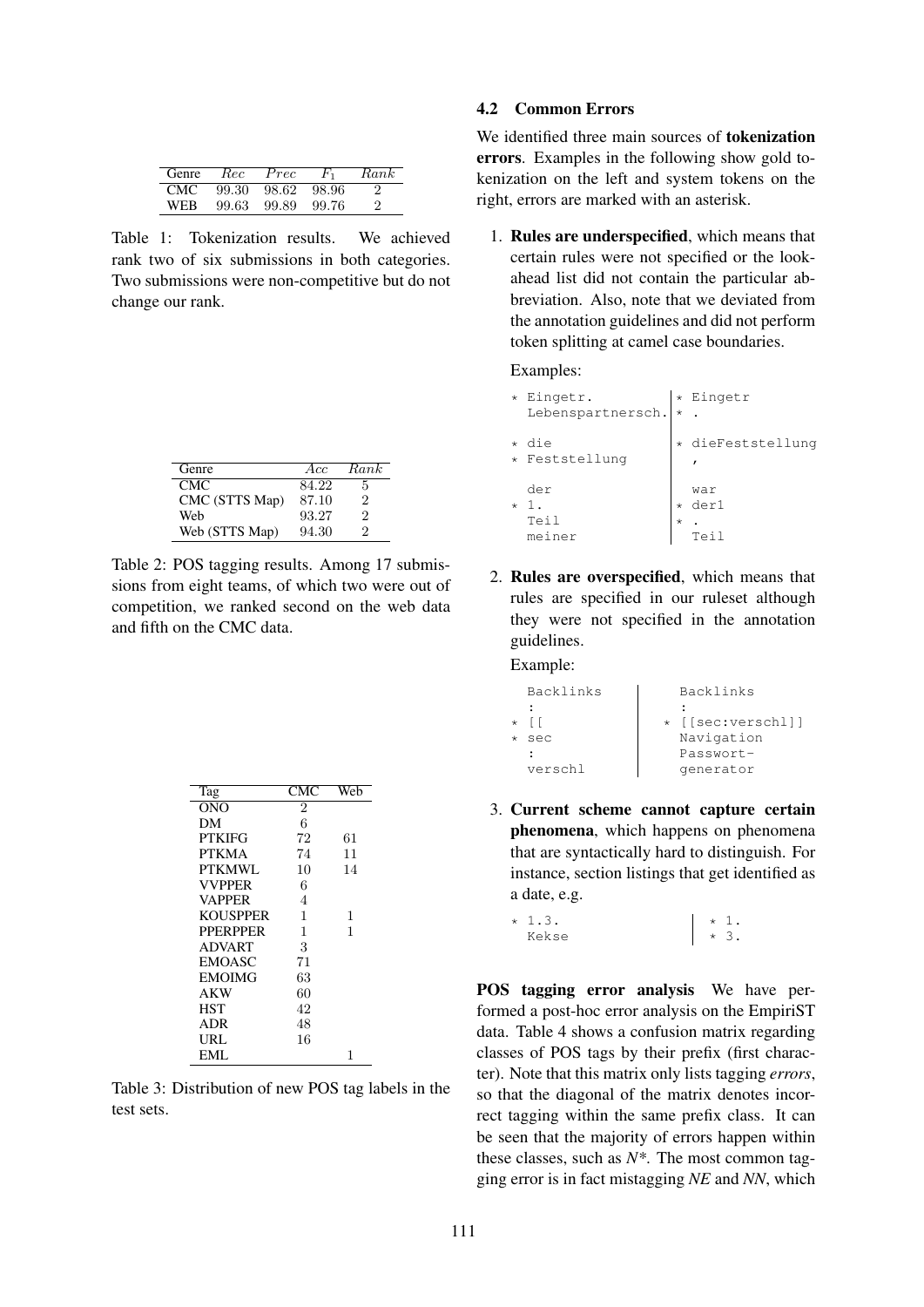|                |    | \$*      | $AD^*$ | AKW* | $AP^*$ | $AR^*$ | $EML^*$ | EMO* | $N^*$ | $P^*$             | PPER*             | $PT^*$ | $V^*$ |
|----------------|----|----------|--------|------|--------|--------|---------|------|-------|-------------------|-------------------|--------|-------|
| $\mathbf{s}^*$ | 68 |          |        |      |        |        |         |      |       |                   |                   |        |       |
| $AD^*$         | ∍  | 49       |        |      |        |        |         | 81   | 21    | 3                 | 159               | 21     | 34    |
| AKW*           | 0  |          | 0      |      |        |        |         |      |       | $\theta$          | $\mathbf{\Omega}$ |        |       |
| $AP^*$         |    |          |        |      |        |        |         |      |       |                   |                   |        | 10    |
| $AR*$          |    |          |        |      |        |        |         |      | 22    |                   |                   |        |       |
| $EML^*$        | 0  | $\theta$ | 0      |      |        |        |         |      |       | $\theta$          |                   |        |       |
| EMO*           |    |          |        |      |        |        |         |      |       |                   |                   |        |       |
| $N^*$          |    | 25       |        |      |        |        |         | 163  |       |                   |                   | 16     | 43    |
| $P*$           |    | 3        |        |      | 10     |        |         |      | 37    |                   |                   |        | 10    |
| PPER*          | 0  | 0        |        |      |        |        |         |      |       |                   |                   |        |       |
| $PT^*$         | 0  | 34       | 0      |      |        |        |         |      |       | $\mathbf{\Omega}$ | 16                |        |       |
| $V^*$          | 0  | 16       |        |      |        |        |         | 30   |       |                   |                   | 137    |       |
| other          |    | 10       |        |      |        |        |         | 28   |       |                   |                   |        | 25    |

Table 4: Confusion matrix for POS tag prefixes (errors only)

| Error class                        | count | $(\%)$ |
|------------------------------------|-------|--------|
| 1. missed extended tagset          | 28    | 17.6   |
| 2. incorrectly assigned new tag    | 4     | 2.5    |
| 3. confusion of function word tags | 22    | 13.6   |
| 4. mistagged NN due to lower case  | 23    | 14.4   |
| 5. mistagged NE as NN & vice-versa | 20    | 12.5   |
| 6. mistagged $NE$ as other         | 12    | 10.0   |
| 7. unknown emoticon                | 1     | 0.6    |
| 8. unknown foreign language word   | 2     | 1.3    |
| 9. error due to abbreviation       | 2     | 1.3    |
| 10. incorrect punctuation tag      | 20    | 12.5   |
| 11. other                          | 26    | 16.3   |
|                                    |       |        |

Table 5: POS tagging error classes

is sometimes also difficult to discriminate for human annotators.

We define a number of error classes to better quantify the types of errors introduced by our tagger. For this, we construct an ordered list from which we select the first item that applies as the error class:

# 1. missed extended tagset

A tag from the extended set was required, but a standard STTS tag was assigned. Example:

wohl PTKMA | wohl ADV

# 2. incorrectly assigned new tag

A tag from the extended set was assigned incorrectly. Example:

mal ADV gucken VVINF mal PTKMA gucken VVINF 3. confusion of function word tags

Incorrect tag within the class of function words. Example:

| den ART       | den ART       |
|---------------|---------------|
| Irrsinn NN    | Trrsinn NN    |
| nicht PTKNEG  | nicht PTKNEG  |
| endlich ADJD  | endlich ADV   |
| beenden VVINF | beenden VVINF |

#### 4. mistagged *NN* due to lower case

A lower-case noun was not captured. Example:

|    | ihre PPOSAT  | ihre PPOSAT        |  |
|----|--------------|--------------------|--|
|    | entscheidung | entscheidung VVFIN |  |
| ΝN |              |                    |  |

### 5. mistagged *NE* as *NN* and vice versa

Incorrect tagging of named entities and nouns. Example:

| HErr.      | HErr NE    |  |
|------------|------------|--|
| Ozdemir NE | Ozdemir NE |  |

#### 6. mistagged *NE* as other

A named entity was not recognized and tagged with a tag other than *NN*. Example:

| Frage NN   |     | Frage NN   |     |
|------------|-----|------------|-----|
| von APPR   |     | von APPR   |     |
| @DieMaJa22 | NF. | @DieMaJa22 | ADR |

#### 7. unknown emoticon

An emoticon was not identified as such (due to not being covered by regular expressions). Example:

 $\star$ <:-) EMOASC  $\qquad$   $\mid$   $\star$ <:-) NE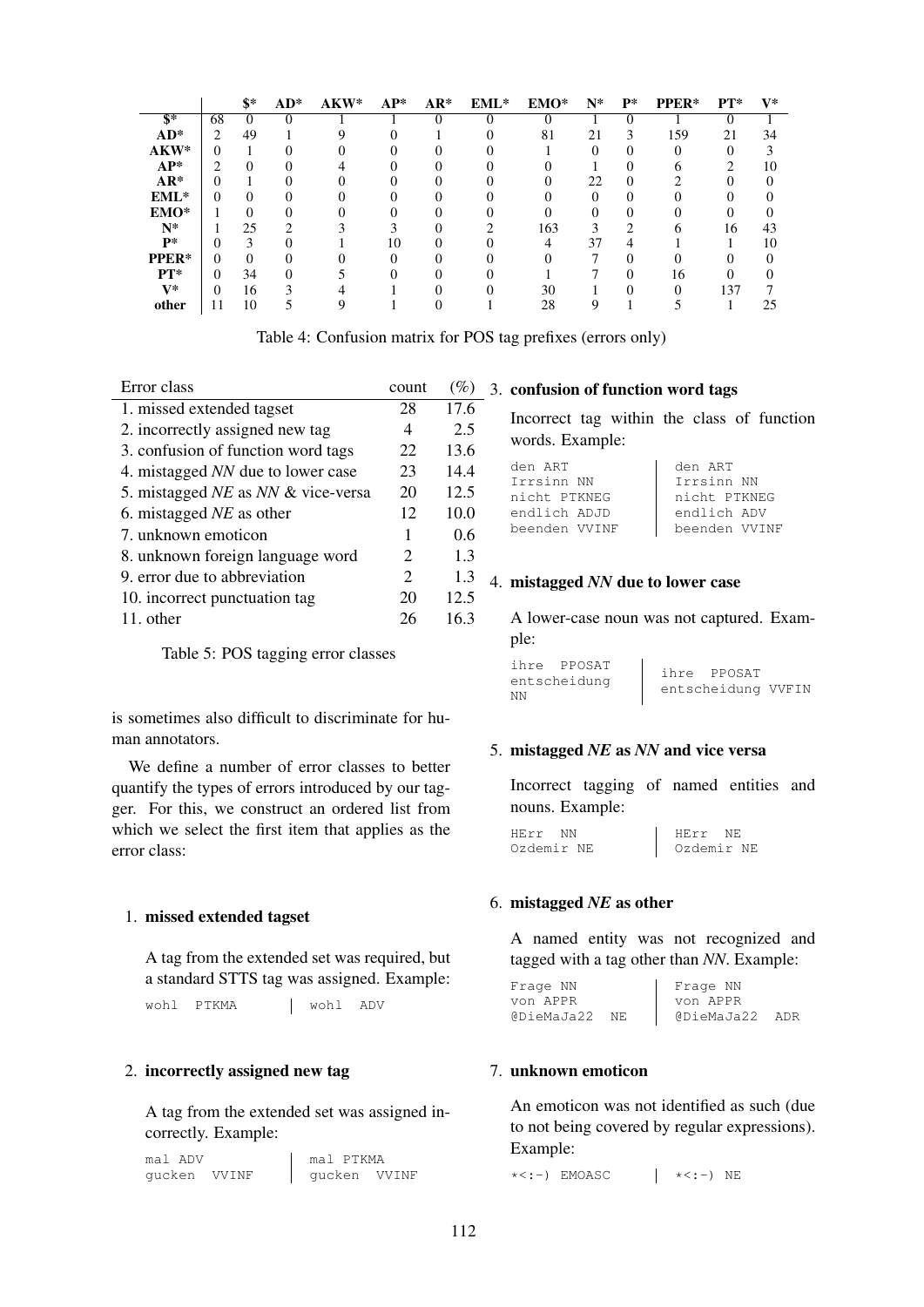#### 8. unknown foreign language word

A foreign word was not tagged as *FM*. Example:

meinst VVFIN du PPER bazdmeg FM meinst VVFIN du PPER bazdmeg VVFIN

# 9. error due to abbreviation

Word abbreviations leading to incorrect tagging. Example:

| Anerkennung NN   | Anerkennung NN   |
|------------------|------------------|
| der ART          | der ART          |
| Eingetr. ADJA    | Eingetr. NN      |
| Partnerschaft NN | Partnerschaft NN |

### 10. incorrect punctuation tag

Errors within the class of punctuation tags. Example:

```
Thema NN
: $(
Drogenpolitik NN
... $.
                     Thema NN
                     \cdot $.
                     Drogenpolitik NN
                     \ldots $(
```
#### 11. other

if none of the other criteria apply

We then annotate the first 160 errors from the CMC test set with their respective error classes. The results are shown in Table 5. It can be observed that most errors are related to nouns or named entities. The tagger commonly confuses these two. For CMC data, a very common error which throws off the tagger are nouns written in lower case, which generally get assigned a completely different POS. As we have trained our tagger on a standard STTS-annotated corpus (with minimal postprocessing), some errors also stem from not capturing the new rules introduced by the extended EmpiriST tagset. There are also a few errors resulting from unknown foreign language words or emoticons not captured by our regular expressions, but regarding their quantity this is much less of a problem and they only account for a tiny percentage of errors.

# 5 Conclusion

We have presented our submission to the EmpiriST shared task on "Automatic Linguistic Annotation of Computer Mediated Communication / Social Media", comprising a rule-based tokenizer

and a machine-learning-based POS tagger. Overall, we achieved a very good, but not the best performance amongst the participating systems, ranking second throughout except for CMC POS tagging with the extended tagset. Our submission was aimed at robustness; we have not tuned our tokenizer per genre, and show good POS tagging performance throughout. Both systems are freely available as open source under a permissive license.

# Acknowledgments

This work has been supported by the German Research Foundation as part of the Research Training Group "Adaptive Preparation of Information from Heterogeneous Sources" (AIPHES) under grant No. GRK 1994/1 and by the German Institute for Educational Research (DIPF) under the KDSL program.

# References

- Michael Beißwenger, Sabine Bartsch, Stefan Evert, and Kay-Michael Würzner. 2016. Empirist 2015: A shared task on the automatic linguistic annotation of computer-mediated communication, social media and web corpora. In *Proceedings of the 10th Web as Corpus Workshop (WAC-X)*, Berlin, Germany.
- Darina Benikova, Seid Muhie Yimam, and Chris Biemann. 2015. GermaNER: Free open German named entity recognition tool. In *International Conference of the German Society for Computational Linguistics and Language Technology (GSCL-2015)*, Essen, Germany.
- Chris Biemann and Martin Riedl. 2013. Text: Now in 2D! a framework for lexical expansion with contextual similarity. *Journal of Language Modelling*, 1(1):55–95.
- Kurt Bollacker, Colin Evans, Praveen Paritosh, Tim Sturge, and Jamie Taylor. 2008. Freebase: A collaboratively created graph database for structuring human knowledge. In *Proceedings of the 2008 ACM SIGMOD International Conference on Management of Data*, SIGMOD '08, pages 1247–1250, New York, NY, USA. ACM.
- Sabine Brants, Stefanie Dipper, Peter Eisenberg, Silvia Hansen, Esther König, Wolfgang Lezius, Christian Rohrer, George Smith, and Hans Uszkoreit. 2004. TIGER: linguistic interpretation of a German corpus. *Research on Language and Computation*, 2(4):597–620.